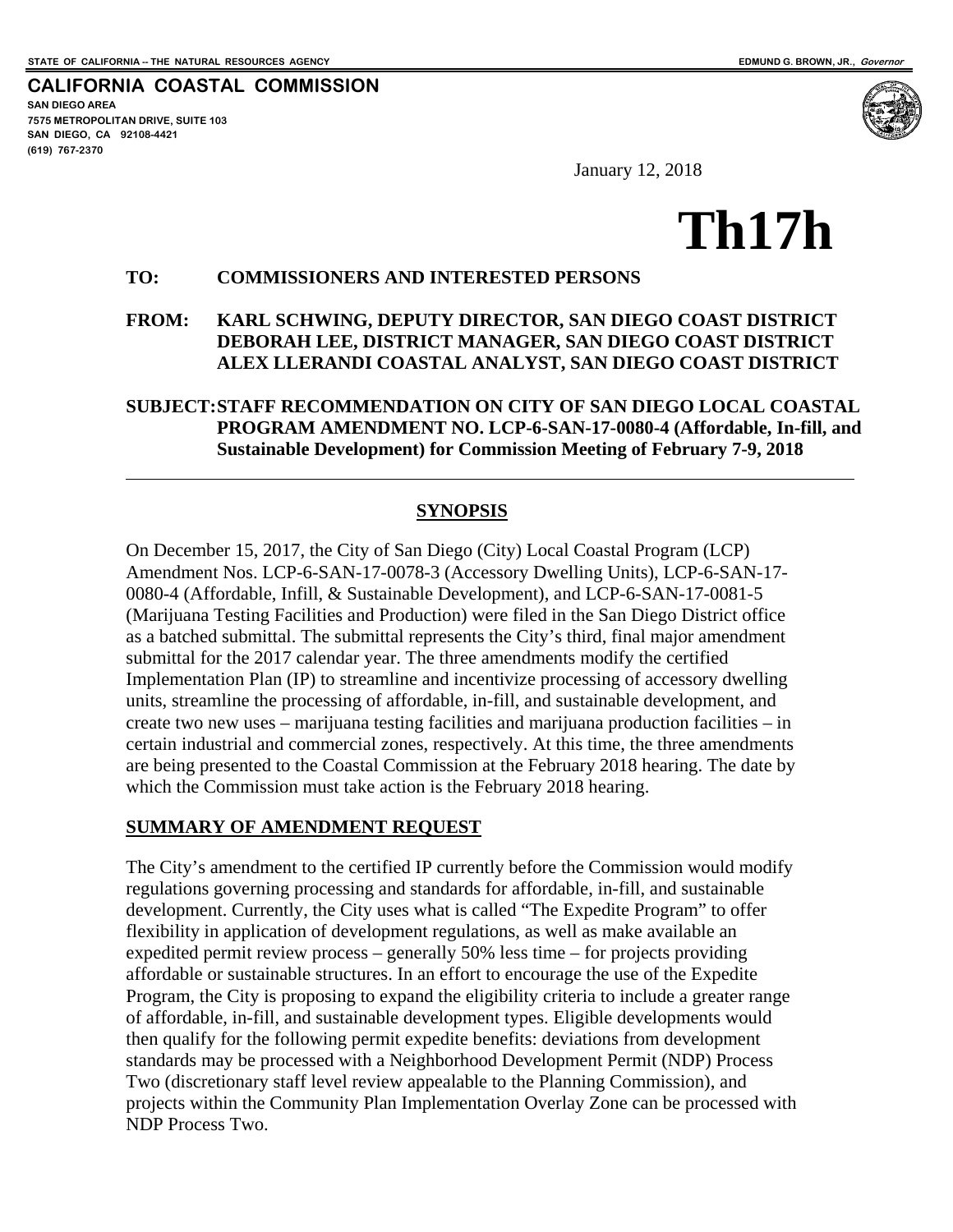#### **SUMMARY OF STAFF RECOMMENDATION**

While the Commission supports the State mandate and the City's efforts to encourage lower-cost housing opportunities, historically, there have been issues in reconciling the efforts to promote such opportunities and still maintain coastal resource protection measures. Given that housing incentives commonly include provisions that grant concessions or incentives, such as modifications to site development standards as a means to make development more physically or economically feasible, there have been challenges in reconciling the housing and coastal mandates.

Coastal resources such as sensitive habitats, shoreline bluffs, public view corridors, and public access all have the potential to be adversely affected by development programs if incentives or modifications offered to encourage lower-cost housing would conflict or eliminate critical resource protection measures in the certified Land Use Plan(s). development standards. Standards such as habitat buffers, geologic setbacks, building height limits and parking requirements may limit a development's footprint and bulk/massing. Reducing setbacks that provide buffers from identified resources, such as wetlands or coastal bluffs, could result in both direct and indirect impacts to those resources or the siting of new development in a less stable location. Increased development could impact levels of service along major coastal access routes in the absence of interconnected multi-modal transit programs. In this amendment, however, the City of San Diego has worked with multiple stakeholders, including Commission staff, and has proposed regulations that encourage lower cost housing opportunities while ensuring that resource protection standards will be maintained.

As identified and mandated through the certified land use plans, the City's critical coastal resources are protected under the City's land use regulations and development review procedures, particularly through the Environmentally Sensitive Lands (ESL) regulations. ESL includes sensitive biological resources, wetlands, steep hillsides, coastal beaches, sensitive coastal bluffs, and special flood hazard areas.

The City's proposed amendment is straightforward: qualifying affordable, in-fill, and sustainable development that before would have required a Site Development Permit or Planned Development Permit will instead be processed as a Neighborhood Development Permit (NDP) through a Process Two – staff level discretionary review – in order to reduce permitting timelines. Despite the change in permit level requirement, a NDP is still a discretionary permit that has required findings that must be made for any approval, including but not limited to, findings that the proposed development will be consistent with the land use plan, that is complies with the applicable regulations of the land development code, and alterations of natural landforms, geological risk, erosion, and flood risk will be minimized. Most importantly, within the coastal zone, affordable, infill, and sustainable development will not be able to request deviations from Environmentally Sensitive Land (ESL), coastal height limit, or parking impact overlay zone regulations. Finally, development qualifying for the streamlined NDP process will not be exempt from the Coastal Development Permit (CDP) process, and a CDP and its required findings will still be required for non-exempt development under the LCP. Thus, when balancing the City's stated goal of promoting increased lower-cost housing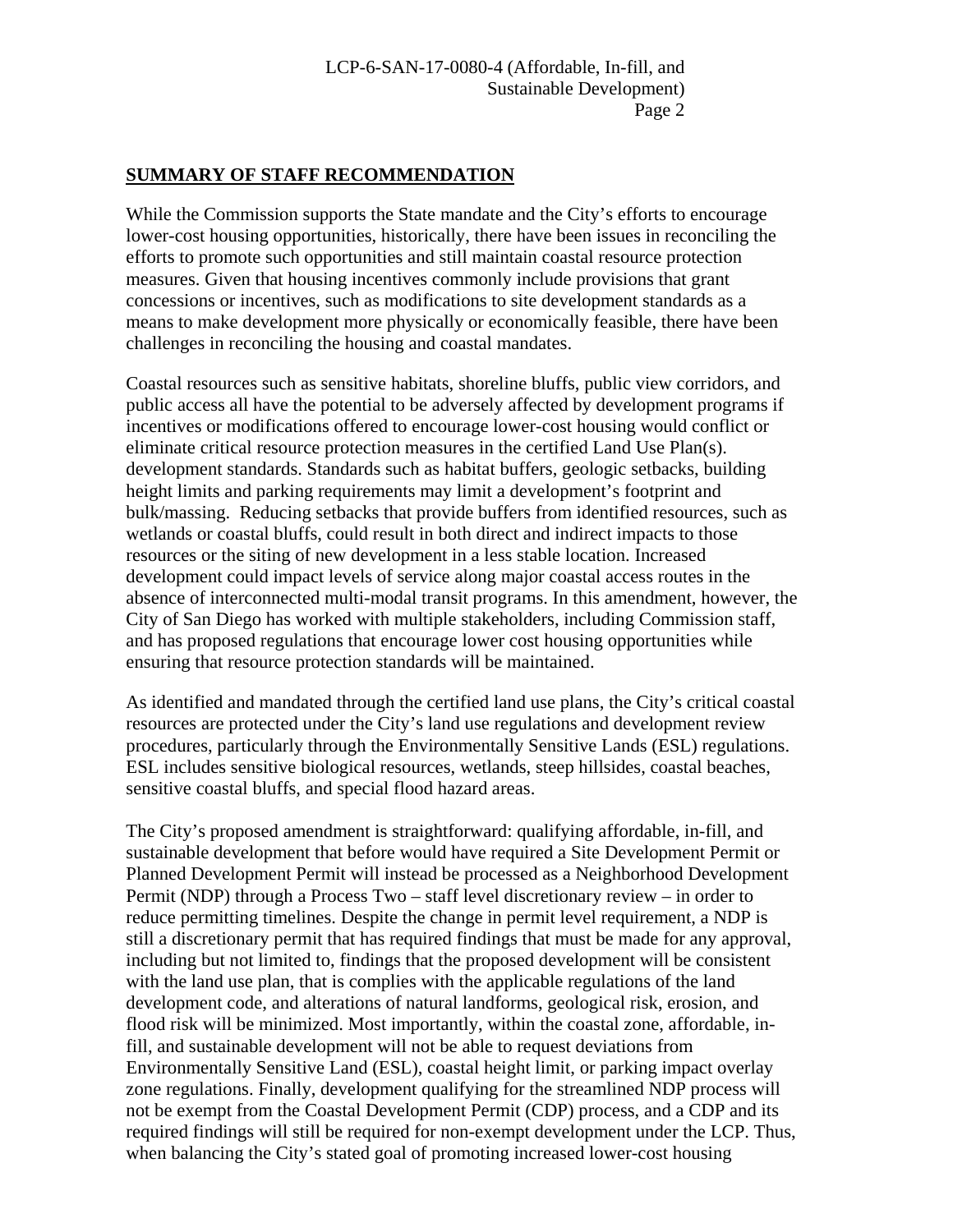development with the existing protections and demands on coastal resources, the current amendment before the Commission can be found in conformance with the certified LCP.

The appropriate resolutions and motions begin on Page 5. The findings for approval of the Implementation Plan Amendment as submitted begin on Page 5.

## **BACKGROUND**

 $\overline{a}$ 

The City's first Implementation Plan (IP) was certified in 1988, and the City assumed permit authority shortly thereafter. The IP consisted of portions of the City's Municipal Code, along with a number of Planned District Ordinances (PDOs) and Council Policies. Late in 1999, the Commission effectively certified the City's Land Development Code (LDC) that includes Chapters 11 through 14 of the municipal code. It replaced the first IP in its entirety and went into effect in the coastal zone on January 1, 2000. The Commission has certified many IP amendments since 2000.

## **ADDITIONAL INFORMATION**

Further information on the City of San Diego LCP Amendment No. LCP-6-SAN-17- 0080-4 may be obtained from Alexander Llerandi, Coastal Planner, at (619) 767-2370.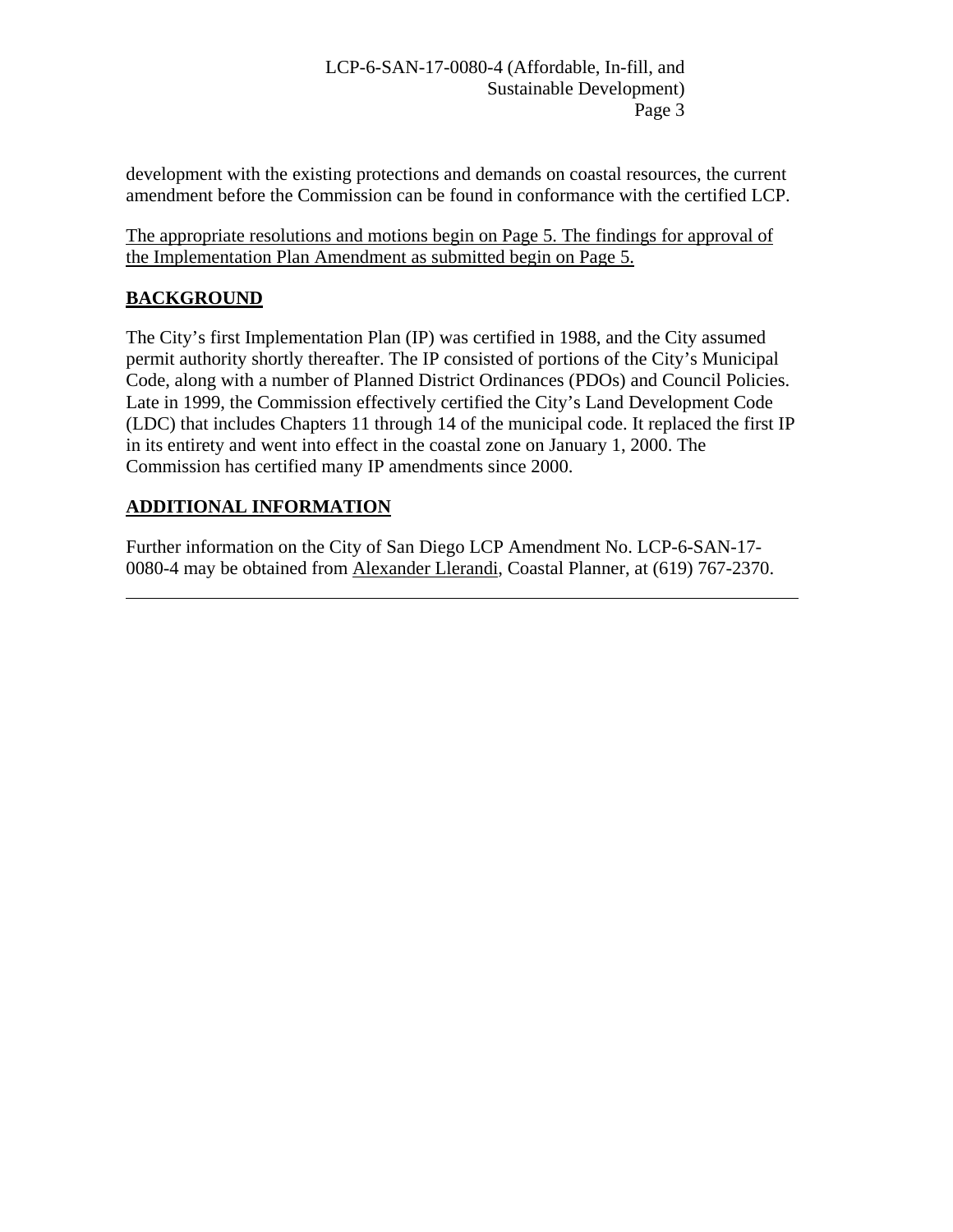## **PART I. OVERVIEW**

# **A. LCP HISTORY**

The City of San Diego has a long history of involvement with the community planning process; as a result, in 1977, the City requested that the Coastal Commission permit segmentation of its Land Use Plan (LUP) into twelve parts in order to have the LCP process conform, to the maximum extent feasible, with the City's various community plan boundaries. In the intervening years, the City has intermittently submitted all of its LUP segments, which are all presently certified, in whole or in part.

When the Commission approved segmentation of the LUP, it found that the implementation phase of the City's LCP would represent a single unifying element. This was achieved in January 1988, and the City of San Diego assumed permit authority on October 17, 1988 for the majority of its coastal zone. Several isolated areas of deferred certification remained at that time; some of these have been certified since through the LCP amendment process. Other areas of deferred certification remain today and the City is completing that planning; the Commission will consider those submittals in the future.

Since effective certification of the City's LCP, there have been numerous major and minor amendments processed. These have included everything from land use revisions in several segments, to the rezoning of single properties, to modifications of citywide ordinances. In November 1999, the Commission certified the City's Land Development Code (LDC), and associated documents, as the City's IP, replacing the original IP adopted in 1988. The LDC became effective in January 2000.

## **B. STANDARD OF REVIEW**

Pursuant to Section 30513 of the Coastal Act, the Commission may only reject zoning ordinances or other implementing actions, as well as their amendments, on the grounds that they do not conform with, or are inadequate to carry out, the provisions of the certified land use plan. The Commission shall take action by a majority vote of the Commissioners present.

# **C. PUBLIC PARTICIPATION**

Section 30503 of the Coastal Act requires local governments to provide the public with maximum opportunities to participate in the development of the LCP amendment prior to its submittal to the Commission for review. The City has held Planning Commission and City Council meetings with regard to the subject amendment request. All of those local hearings were duly noticed to the public. Notice of the subject amendment has been distributed to all known interested parties.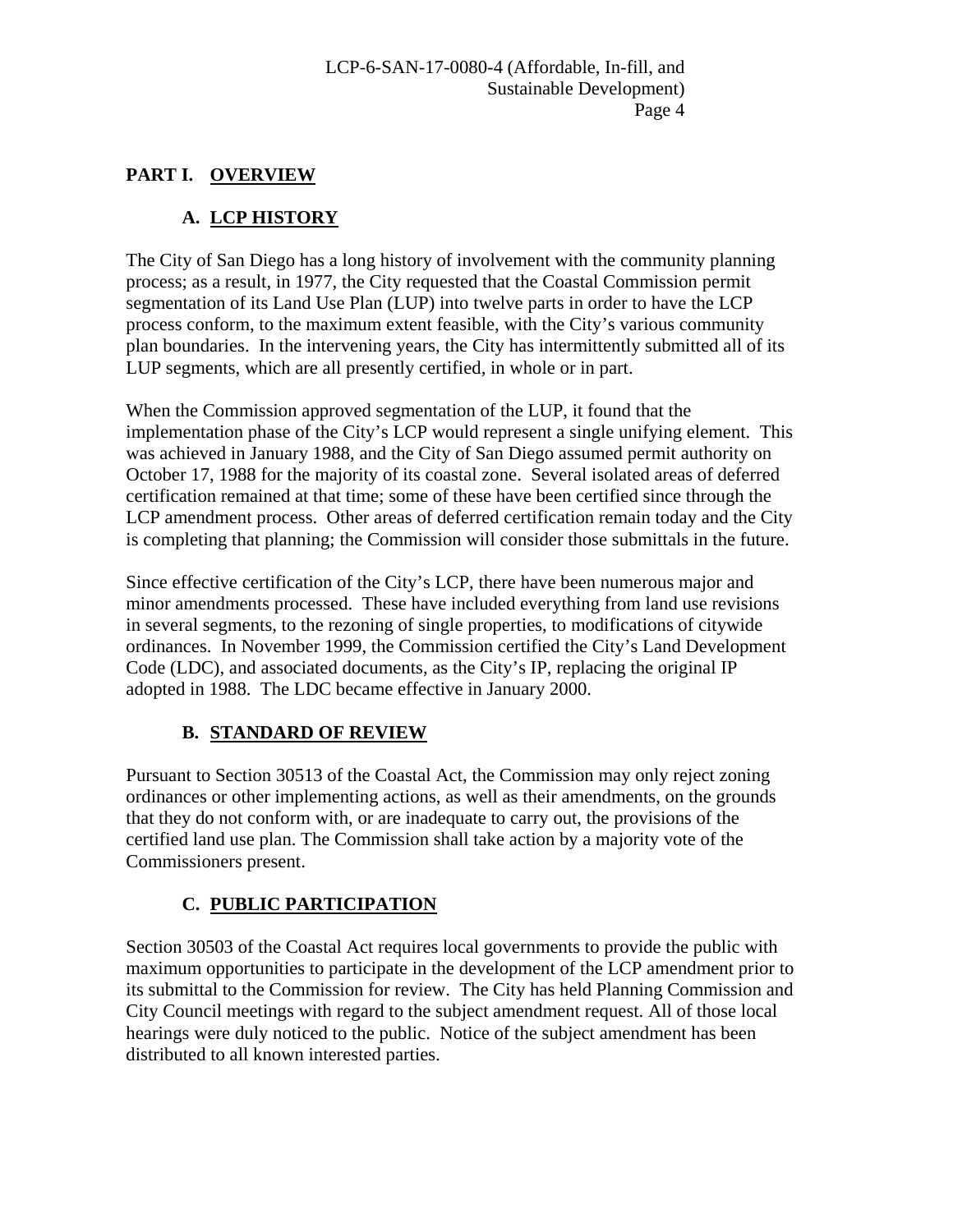## **PART II. LOCAL COASTAL PROGRAM SUBMITTAL - RESOLUTIONS**

Following a public hearing, staff recommends the Commission adopt the following resolution and findings. The appropriate motion to introduce the resolution and a staff recommendation are provided just prior to the resolution.

#### **I. MOTION:** *I move that the Commission reject the Implementation Program Amendment for the City of San Diego LCP Amendment No. LCP-6-SAN-17-0080-4 as submitted.*

## **STAFF RECOMMENDATION OF CERTIFICATION AS SUBMITTED:**

Staff recommends a **NO** vote. Failure of this motion will result in certification of the Implementation Program Amendment as submitted and the adoption of the following resolution and findings. The motion passes only by an affirmative vote of a majority of the Commissioners present.

## **RESOLUTION TO CERTIFY IMPLEMENTATION PROGRAM AS SUBMITTED:**

The Commission hereby certifies the Implementation Program Amendment for the City of San Diego as submitted and adopts the findings set forth below on grounds that the Implementation Program Amendment will meet the requirements of and be in conformity with the policies of the certified Land Use Plans, and certification of the Implementation Program Amendment will meet the requirements of the California Environmental Quality Act, because either 1) feasible mitigation measures and/or alternatives have been incorporated to substantially lessen any significant adverse effects of the Implementation Program Amendment on the environment, or 2) there are no further feasible alternatives or mitigation measures that would substantially lessen any significant adverse impacts on the environment that will result from certification of the Implementation Program Amendment.

## **PART III.FINDINGS FOR APPROVAL OF THE CITY OF SAN DIEGO IMPLEMENTATION PLAN AMENDMENT, AS SUBMITTED**

## **A. AMENDMENT DESCRIPTION**

The City's amendment to the certified IP currently before the Commission would modify regulations governing processing and standards for affordable, in-fill, and sustainable development. Currently, the City uses what is called "The Expedite Program" to offer flexibility in application of development regulations, as well as make available an expedited permit review process – generally 50% less time – for projects providing affordable or sustainable structures. In an effort to encourage the use of the Expedite Program, the City is proposing to expand the eligibility criteria to include a greater range of affordable, in-fill, and sustainable development types. Eligible developments would then qualify for the following permit expedite benefits: deviations from development standards may be processed with a Neighborhood Development Permit (NDP) Process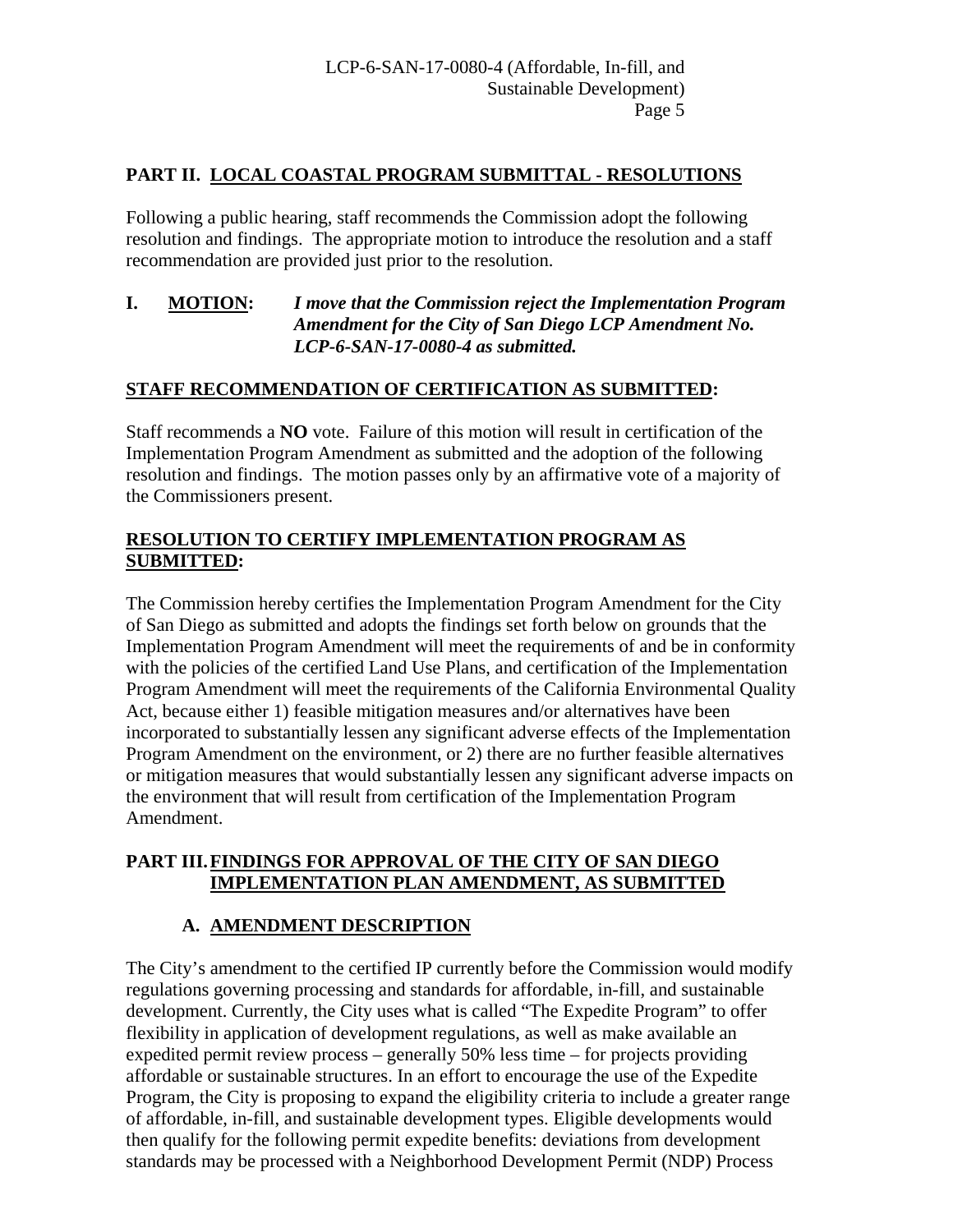Two (discretionary staff level review appealable to the Planning Commission), and projects within the Community Plan Implementation Overlay Zone can be processed with NDP Process Two.

## **B. FINDINGS FOR APPROVAL**

The standard of review for LCP implementation plan submittals or amendments is their consistency with and ability to carry out the provisions of the certified LUP.

## **a) Purpose and Intent of the Ordinance.**

The purpose of the City's amendment is foster greater affordable, in-fill, and sustainable development within the City's boundaries to address chronic housing shortages, lessen vehicle miles traveled through alternative transit use, and meet local and state goals regarding reductions in greenhouse gas and other emissions.

## **b) Major Provisions of the Ordinance.**

The major provision of the amendment encourages the development of affordable, in-fill, and sustainable through modifying the applicable development standards and permit requirements.

• A Neighborhood Development Permit is required for development that provides affordable housing, in-fill projects, or sustainable buildings where a Site Development Permit or Planned Development Permit would otherwise be required.

## **c) Adequacy of the Ordinance to Implement the Certified LUP Segments.**

The standard of review for LCP implementation submittals or amendments is their consistency with and ability to carry out the provisions of the certified Land Use Plan(s). In general, as noted earlier, development incentives raise potential issues with the protection of critical coastal resources. Allowing greater development than could otherwise be permitted could adversely affect coastal resources through more intensive development, encroachment into setbacks that allow public views or contribute to increased traffic that would deter coastal access. In addition, the granting of incentives, concessions or permit process reductions to otherwise required development standards to encourage development could also lead to coastal resource impacts, such as direct impacts to sensitive habitats or reductions in required buffers. Critical coastal resources are mandated for protection first in the Coastal Act's Chapter 3 policies and then applied, as appropriate, to each coastal community through the establishment of resource protection standards in their certified land use plans.

In the case of the City of San Diego, it has developed community planning areas based on its established neighborhoods and future urbanizing area. Predicated on those community planning areas, the City utilized the geographic segmentation provisions of the LCP regulations and developed its land use plan component covering twelve different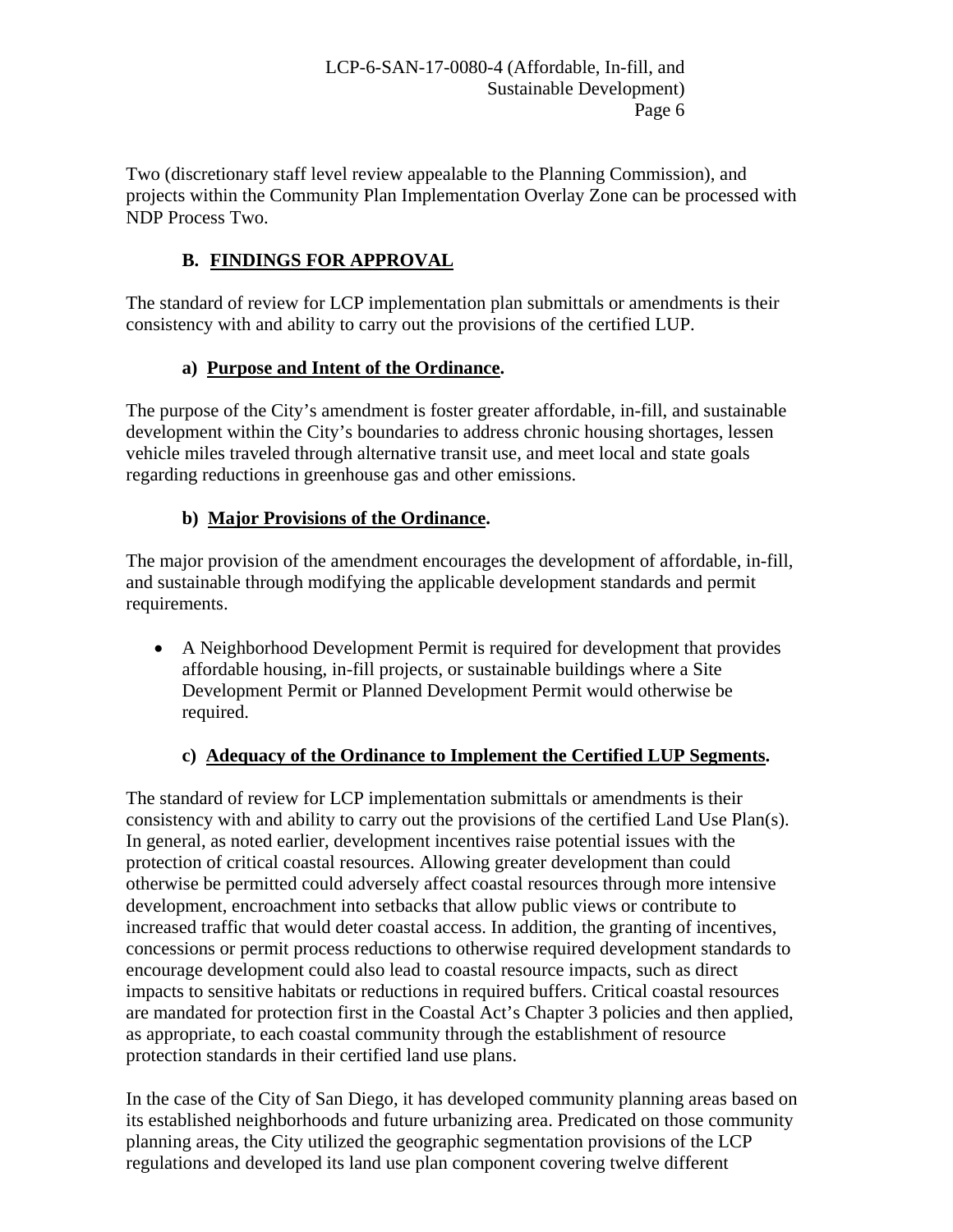communities (i.e., North City, La Jolla, Pacific Beach, Mission Beach, Ocean Beach, Peninsula, Otay-Mesa Nestor). Each community plan or LCP Land Use Plan contains policies that protect public views, scenic resources, public access, recreational opportunities and sensitive coastal resources including, but not limited to, beaches, bluffs, slopes, hillsides and environmentally sensitive lands in that community. The Commission's review of the proposed changes to the Land Development Code must assure that development is approved only when consistent with the certified LUPs.

Listed below are representative policy excerpts contained in the certified Land Use Plan segments in the Coastal Overlay Zone for the City of San Diego.

## **La Jolla LCP Land Use Plan**

• Introduce opportunities for the production of more affordable housing within La Jolla to meet the housing needs of all income levels.

## **Balanced Communities**

- a. The City should pursue replacement of demolished affordable housing units within the community in order to maintain affordable housing units that exist in La Jolla, consistent with the locational priorities stated in the Coastal Overlay Zone Affordable Housing Replacement regulations.
- b. The City should encourage the use of affordable housing programs administered by the Housing Commission to promote the development of affordable housing. These programs include both land use and financial incentives.
	- $[\ldots]$
- d. The City should seek to locate higher density housing principally along transit corridors and in proximity to emerging lower income employment opportunities.

## **Mission Beach Precise Plan and Local Coastal Program Addendum**

- The promotion of a wider variety of dwelling unit sizes including studios, one, two or more bedroom houses and apartments.
- The encouragement of all types of individuals and family sizes to live in Mission Beach.
- The promotion of an economically balanced community through the investigation of individual and community rehabilitation efforts, changes in taxing and assessment procedures, and the use of subsidy funds where applicable.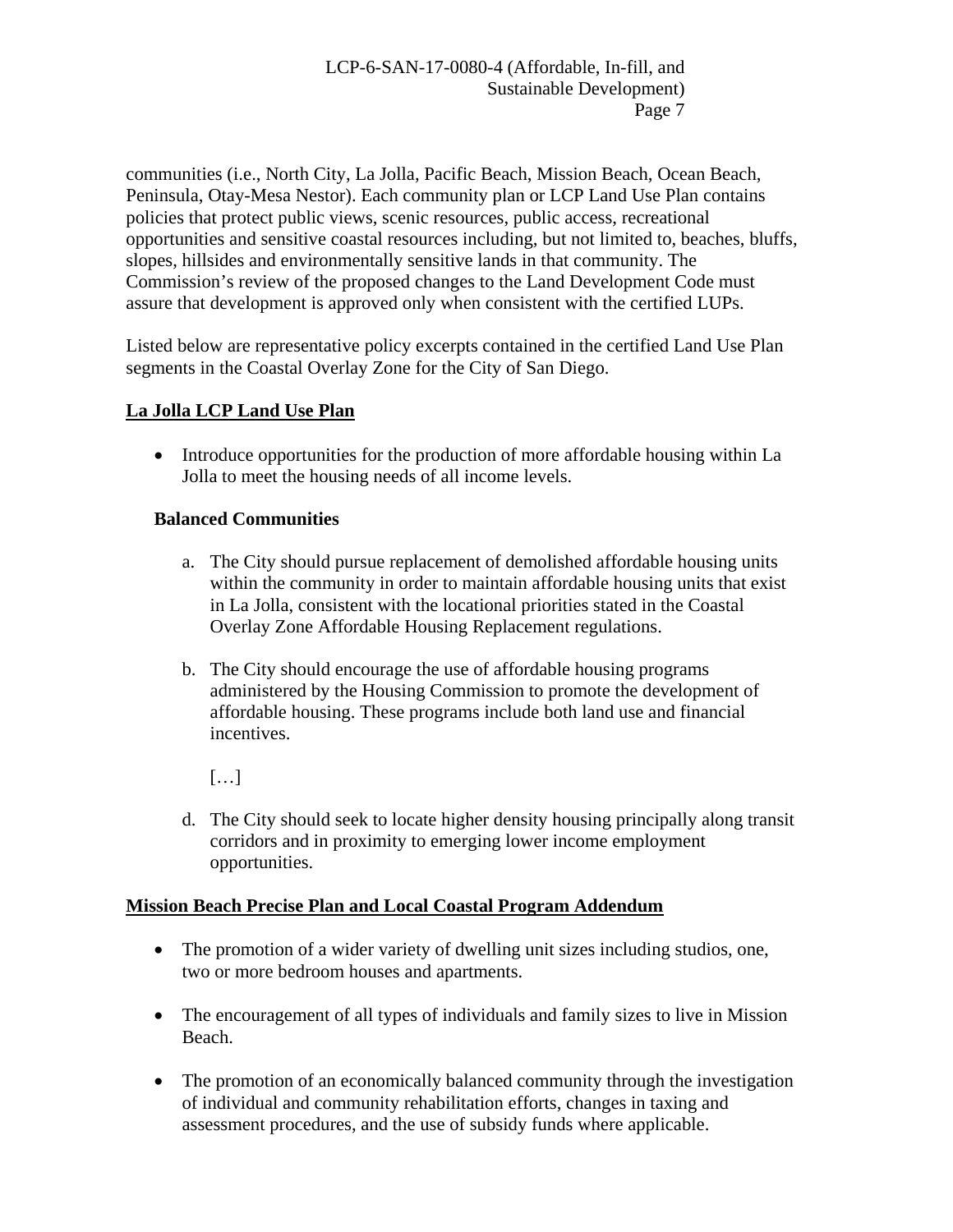#### **Ocean Beach Community Plan and Local Coastal Program**

- Reduce vehicular traffic demand placed on the street network by encouraging the use of alternative modes of transportation, including public transit, bicycles, and walking.
- Support transitional housing uses in Ocean Beach.
- Provide housing for all economic levels.
- Enforce the Coastal Zone Affordable Housing Replacement Program to facilitate replacement of existing affordable housing units and the retention of existing affordable units. Required replacement housing should be constructed in Ocean Beach.
- 2.1.4 Support existing and new transitional housing projects in Ocean Beach.
- 2.1.5 Retain and expand the number of affordable housing units in Ocean Beach.

While the City's amendment would exempt qualifying development from a Site Development Permit or Planned Development Permit and instead require a Neighborhood Development Permit, unless otherwise exempt, all development within the coastal zone in the City of San Diego will still require a coastal development permit. The Coastal Development Permit process includes a separate set of findings that must be made in order to assure conformance with the certified land use plan policies, the certified LCP implementation plan and the public access and recreation policies of the Coastal Act. Section 126.0708 specifies the findings that are necessary for Coastal Development Permit Approval and states the following:

An application for a Coastal Development Permit may be approved or conditionally approved only if the decision maker makes all of the findings in Section 126.0708(a) and the supplemental findings in Section 126.0708(b) that are applicable to the proposed development.

Specifically, Section 126.0708 (a) states:

Findings for all Coastal Development Permits:

(1) The proposed coastal development will not encroach upon any existing physical accessway that is legally used by the public or any proposed public accessway identified in a Local Coastal Program land use plan; and the proposed coastal development will enhance and protect public views to and along the ocean and other scenic coastal areas as specified in the Local Coastal Program land use plan;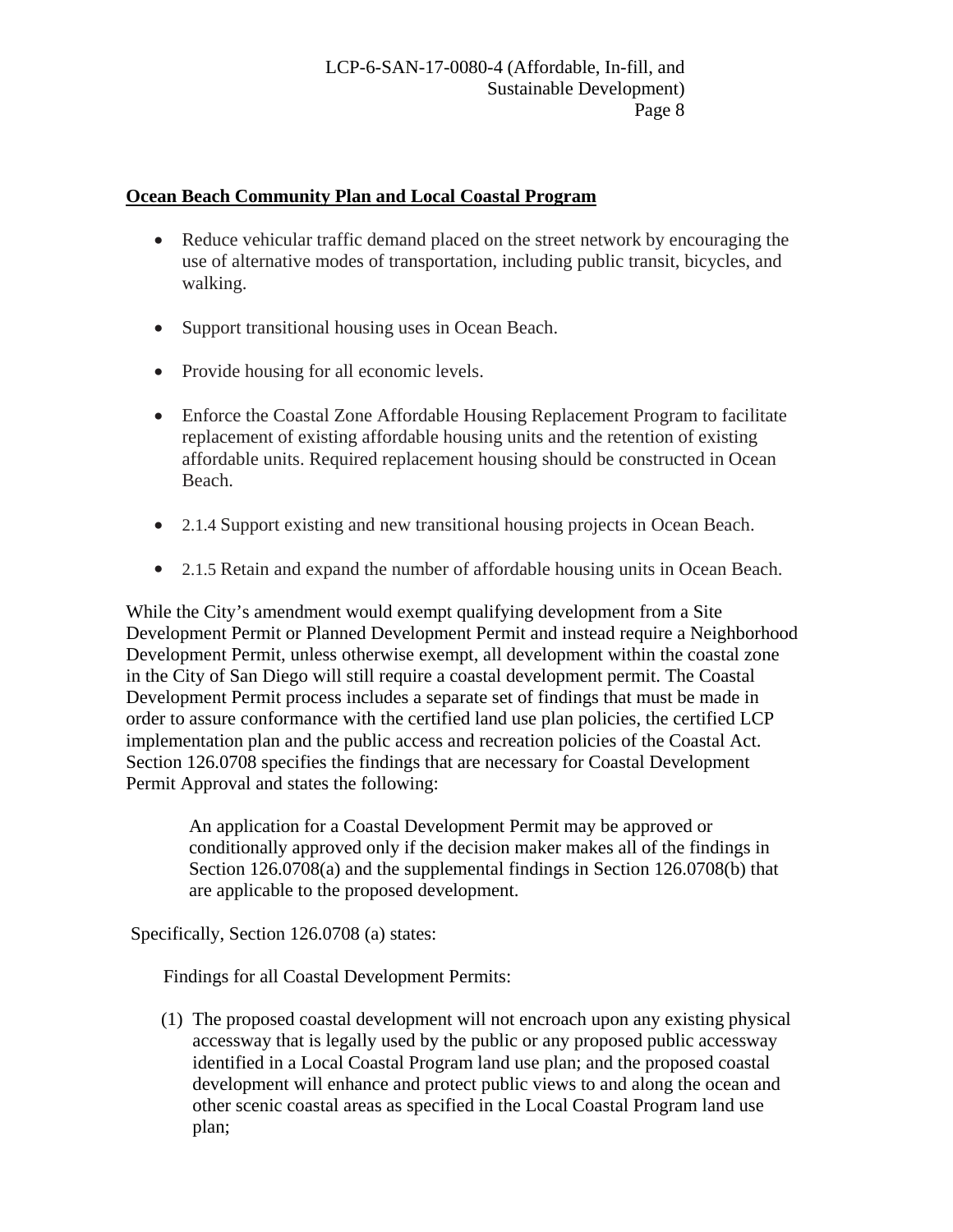- (2) The proposed coastal development will not adversely affect environmentally sensitive lands; and
- (3) The proposed coastal development is in conformity with the certified Local Coastal Program land use plan and complies with all regulations of the certified Implementation Program;
- (4) For every Coastal Development Permit issued for any coastal development between the nearest public road and the sea or the shoreline of any body of water located within the Coastal Overlay Zone, the coastal development is in conformity with the public access and public recreation policies of Chapter 3 of the California Coastal Act.

None of the otherwise required resource protection measures are being modified in this amendment. Furthermore, the City's amendment does not modify Section 143.0920(d), which prohibits affordable, in-fill, and sustainable development from seeking deviations from environmentally sensitive land regulations, the coastal height limit, or the parking impact overlay zone.

In summary, the Commission supports concentrating development in existing urban areas able to accommodate it and encouraging affordable housing opportunities in a manner where critical and sensitive coastal resources are protected and coastal access is maintained. Therefore, the proposed revisions can be found consistent with the applicable land use plans and approved as submitted.

## **PART V. CONSISTENCY WITH THE CALIFORNIA ENVIRONMENTAL QUALITY ACT (CEQA)**

Section 21080.5 of the California Environmental Quality Act (CEQA) exempts local government from the requirement of preparing an environmental impact report (EIR) in connection with its local coastal program. The Commission's LCP review and approval program has been found by the Resources Agency to be functionally equivalent to the EIR process. Thus, under CEQA Section 21080.5, the Commission is relieved of the responsibility to prepare an EIR for each LCP.

For the City's action, an environmental impact report (EIR No. 96-0333) was completed for the original adoption of the Land Development Code and a Program EIR (No. 104495) was prepared and certified for the General Plan Update. The City has previously utilized these documents for CEQA compliance in association with other code amendments and has similarly found that no further CEQA analysis is needed for this amendment.

Nevertheless, the Commission is required in an LCP submittal or, as in this case, an LCP amendment submittal, to find that the LCP, or LCP, as amended, does conform to CEQA provisions. In this particular case, the LCP amendment will not have any significant adverse effects on the environment and there are no feasible alternatives or feasible mitigation measures available which would substantially lessen any significant adverse